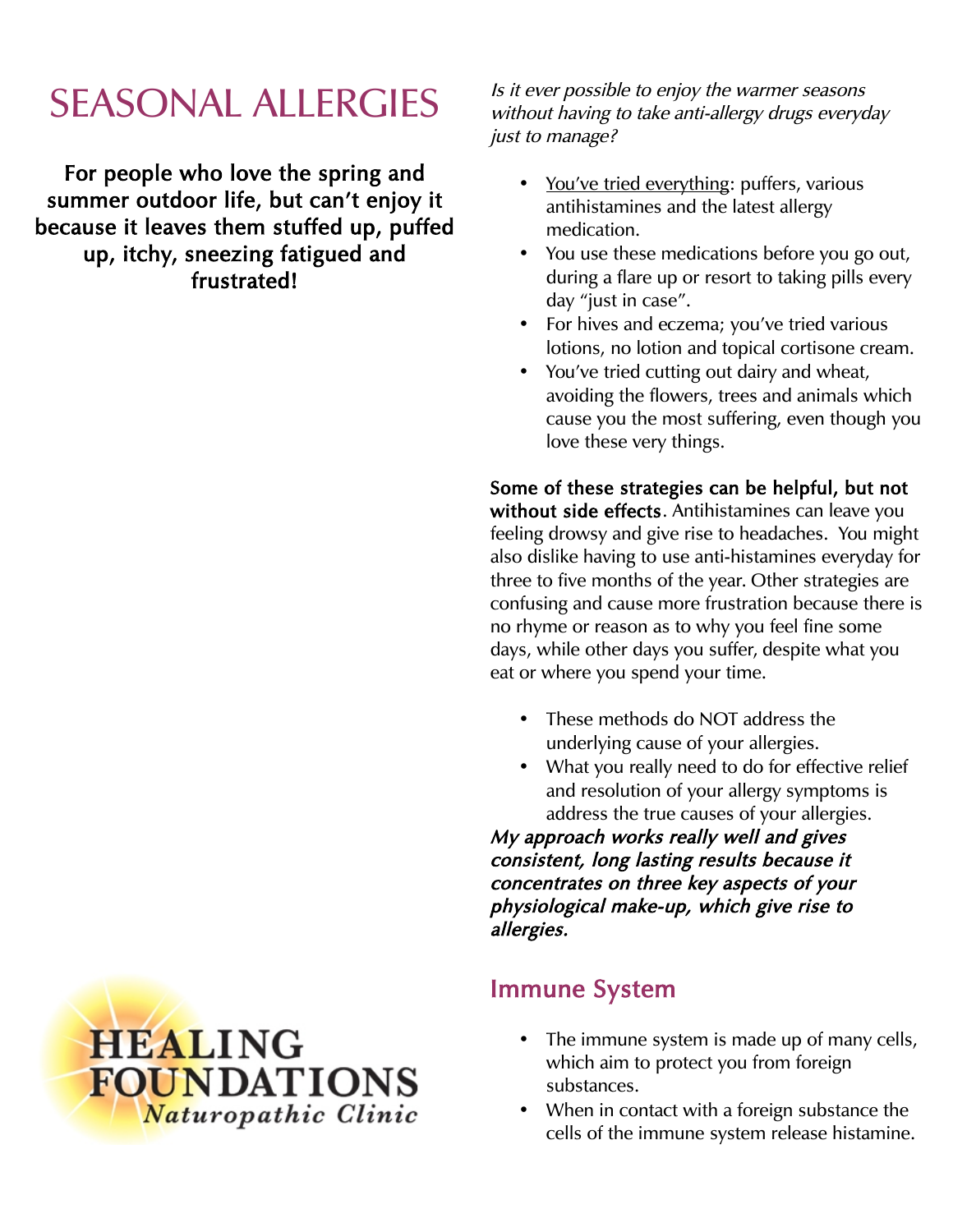- Some people develop an over-reactive immune response, where too much histamine is released and symptoms of hay fever, eczema, hives and asthma result.
- My approach will help you get clear on why your immune system is "hyper-sensitive" and treat it using safe, effective naturopathic therapy to bring a healthier balance to this important system.

## Digestive System

- Typically, people with environmental allergies have some degree of imbalance in their digestive systems.
- If there are foods in your diet, which your digestive system cannot fully break down or if there is low stomach acidity, deficient digestive enzyme function and microbial flora imbalances, the immune system will react to foreign proteins released from your gastro-intestinal system.
- This puts extra strain on the immune system, which is also monitoring foreign substances coming into the body in the form of dust, pollens and dander.
- In other words, the immune system is in a state of "information overload" under these circumstances and becomes hypersensitive releasing too much histamine, resulting in allergy symptoms.

# Adrenal Glands

- Allergies are related to abnormal adrenal gland function.
- Long-term stress, poor dietary habits and a go-go-go lifestyle can wreak havoc on the adrenal glands and leave adrenal hormone levels (cortisol) out of whack. This gives rise to all sorts of debilitating physical symptoms, the primary one being allergies, which typically worsen year after year.
- My approach works really well because it makes a clear diagnosis of adrenal dysfunction

and abnormal cortisol levels using specific clinical and laboratory testing.

• Treatment involves the use of safe, effective naturopathic therapy in order to re-establish balance in the adrenal system and reduce allergy susceptibility.

By effectively addressing these three key elements of your physiology I will help you reduce your current allergies by more than 70% this season, without using suppressing medications such as; anti-histamines, puffers and steroid creams. By following naturopathic practices designed to treat allergies you can become completely allergy free by next season and for all the seasons thereafter.



Heidi McGill is a registered doctor of naturopathic medicine. She has helped dozens of people overcome their allergies: hay fever, hives, eczema and asthma, using safe and effective naturopathic methods. She herself had suffered from hay fever and eczema for most of her childhood and adolescent

life. However, using simple naturopathic practices and principles she has been completely allergy free for the last ten years.

Dr. Heidi understands clearly that it is possible to live without allergies. Even if you once suffered, you can bring freedom and appreciation to your ventures outdoors on beautiful spring days with your family and friends, smelling the fresh air and flowers while hugging your favorite pet without repercussion, except for love and joy in your life.

### Healing Foundations Naturopathic Clinic

Phone: 519-821-1999 Email: clinic@healingfoundations.ca Website: www.healingfoundations.ca